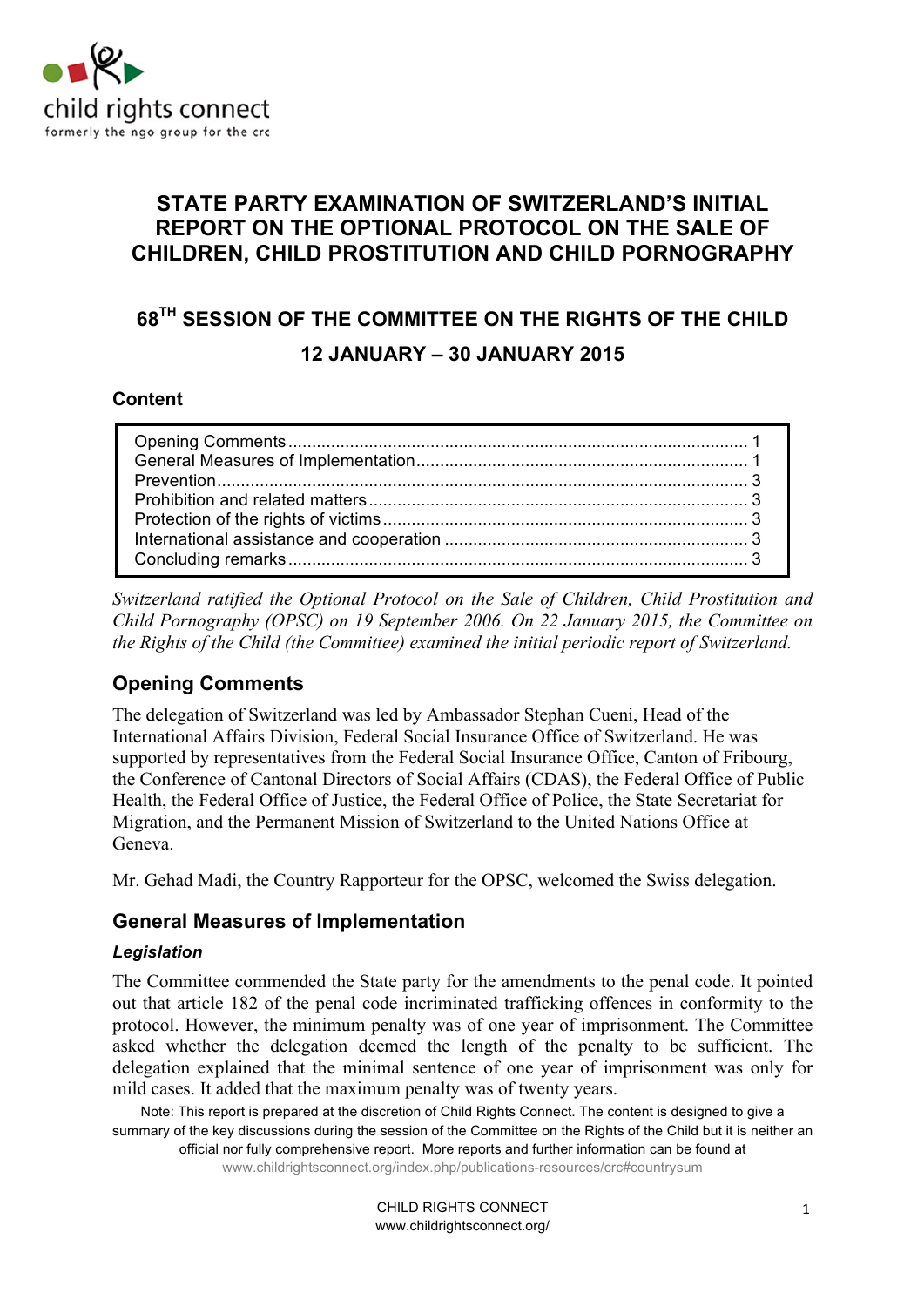The Committee noted that article 187 of the penal code did not criminalise the diffusion of images of nude children on the beach. It asked if the Sate party intended to change that. The delegation informed the Committee that a motion had been introduced at the parliament to criminalise the diffusion of images of nude children.

The Committee was concerned about the differentiation between sale and trafficking in Swiss law. The delegation explained that in trafficking, the victim was considered as an object of exploitation.

#### *Coordination and monitoring*

The Committee asked if a national plan had been elaborated to fight the trafficking of children. The delegation explained that the Coordination Unit against Trafficking of Persons and the Smuggling of Migrants had established a national action plan. The Coordination Unit worked in close collaboration with ECPAT Suisse. Some of the action plan's measures included the elaboration of a legal basis for preventative measures, the realisation of a feasibility study to evaluate the scale of trafficking and the appointment and training of prosecutors that would also serve as contact points. The delegation added that the Council of Europe would evaluate the State party and a revised action plan would be elaborated upon reception of the Council's recommendations.

The Committee noted with concerns that there was no monitoring mechanism in place for sex offenders. The delegation explained that a popular initiative had been taken to prevent sex offenders/paedophiles to work with children. The delegation added that cantons had also taken measures to prevent sexting. A system had been put in place for the prevention of victims' blackmailing.

#### *Dissemination and training*

The Committee commended the elaboration of a code of conduct by ECPAT in regards to sexual tourism. It further asked whether tourism professionals implemented the code. The delegation explained that only travel agencies were concerned by the code since the code aimed at the prevention of sexual tourism abroad. It added that the implementation of the code of good conduct was a voluntary act.

The Committee asked whether some cases of sexual tourism had been reported to Swiss authorities. The delegation responded that no case of sexual tourism had been brought to the attention of the police on Swiss grounds. However, some Swiss nationals had been prosecuted for sexual tourism abroad: 5 cases in 2011, 3 in 2012 and 5 in 2013.

The Committee asked about the dissemination and awareness raising on the OPSC among children and professionals working with/for children. The delegation answered that projects had been developed for the dissemination and sensitisation on the OPSC. The Swiss Foundation for Child Protection had published manuals and offered trainings on the OPSC. It added that the programme Youth and Media sensitized people on the risks linked to the use of the new information and communication technologies. Sensitisation campaigns on the safe use of media were held regularly at the cantonal level.

#### *Data collection*

The Committee asked for information on how data were collected in regards to sexual exploitation of children. The delegation replied that there were three principal data sources: the police, child protection services and questionnaires for youth. The delegation added that the questionnaires were the more reliable source.

#### *Cooperation with civil society*

The Committee regretted that there was very limited financial support for NGOs.

CHILD RIGHTS CONNECT www.childrightsconnect.org/